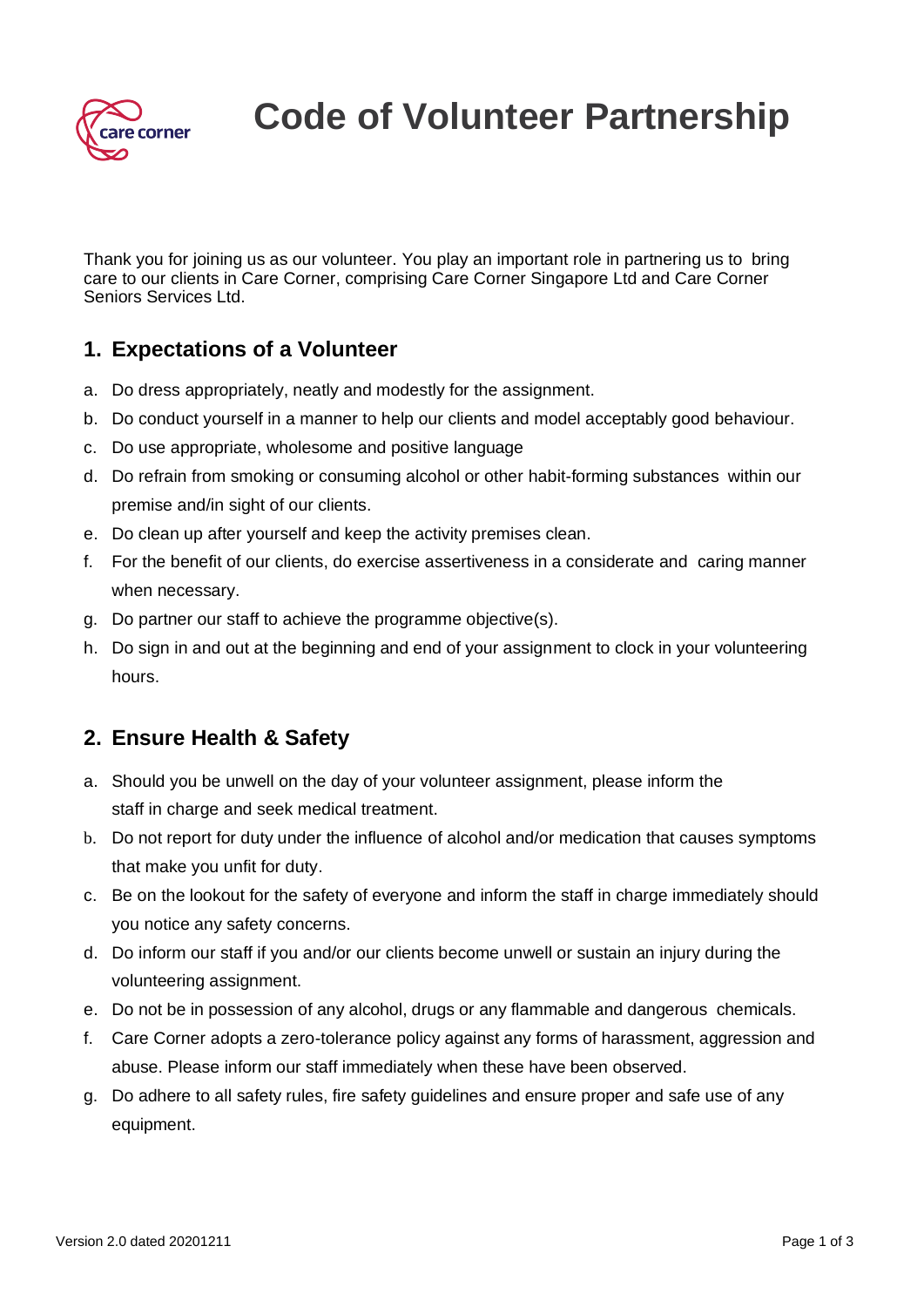### **3. Maintain Boundaries**

- a. Do observe and respect religious, cultural and gender sensitivities.
- b. Do ensure that you are never left alone with a client unless given prior approval by staff.
- c. Respect professional boundaries as you work with our clients. Should you notice any additional needs and would like to provide support, please consult the staff.
- d. Do inform our staff immediately should there be matters which may require i m m e d i a t e attention to prevent harm to the clients and/or others.
- e. Do not exchange contact details or contact the clients outside the scope of the programme.
- f. Do check with our staff if you are giving or receiving any form of gifts to and from clients of Care Corner.
- g. Do not enter into any form of financial and/or legal agreements or arrangements with clients of Care Corner.
- h. Do not handle cash and direct all donors to the relevant donation channels or staff. Any misappropriation of donations in cash or in kind will be referred to the police.
- i. Should there be potential conflict of interest, do consult with our staff and refrain from making any decisions without staff's prior approval.

# **4. Non-Disclosure Agreement (NDA)**

- a. Do not take any photos, videos or audio recordings of our clients, unless approved by the staff of Care Corner.
- b. Appointed photographers/videographers are to work closely with our staff to ensure that audio and/or visual images are only taken of clients who had consented to it. All audio and/or visual images are to be screened by the centre before publication or release.
- c. Do take necessary precautions to ensure the safety and security of any Confidential Information<sup>1</sup> that you may have access to.
- d. Confidential information shall only be used for its intended purpose. Confidential information can only be reproduced upon the authorization from Care Corner. All confidential information shall be returned or deleted upon the end of your volunteer assignment.
- e. Confidential information must not be removed from place of volunteering or used outside context of assigned volunteering activity unless authorized by Care Corner.
- f. Do not reveal clients' information to any external parties and/or on any social media platforms.
- g. Care Corner will own the copyright of any Intellectual Property<sup>2</sup> created during the course of your volunteering programme. Please consult our staff if you will like to retain the intellectual property right.

<sup>1</sup>Confidential Information refers (but not limited) to: correspondences, presentations, plans, intellectual property, bio-data, listings, policies, documents, procedures, financial information, photos, recordings, software and codes.

<sup>&</sup>lt;sup>2</sup> Intellectual property refers to: presentation slides, handouts, productions, videos, photographs, ideas, artwork and designs.